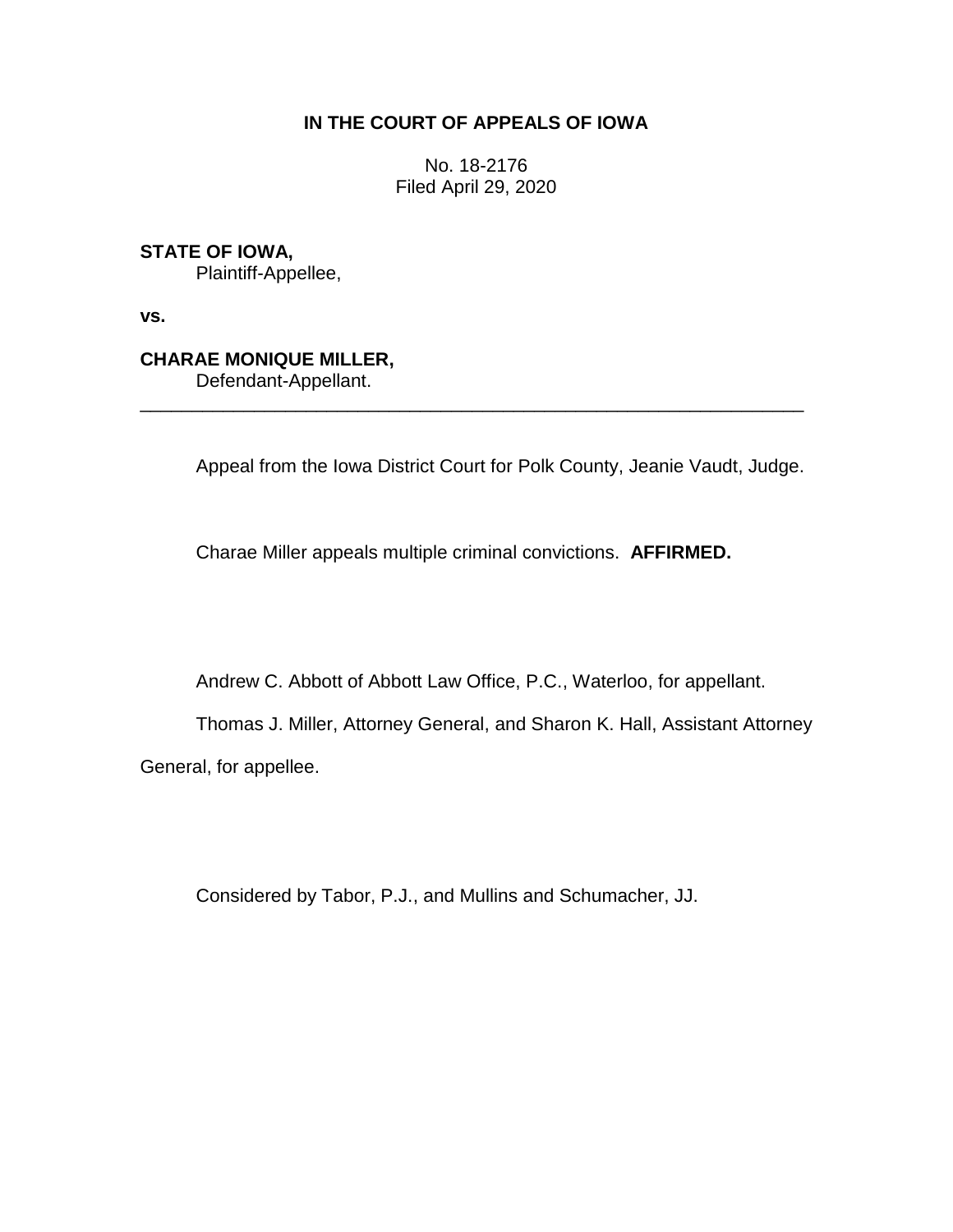**MULLINS, Judge.**

 $\overline{a}$ 

Charae Miller appeals her convictions of two counts of forgery, one count of third-degree theft, and one count of identity theft. She argues no direct evidence supports that she possessed or uttered.

In August 2017, Miller was an employee of a hotel in Des Moines. On August 23, a member of a bank cashed checks of two non-members in the amounts of \$541.34 and \$118.00. The checks were final paychecks made payable to former employees of the same hotel that employed Miller. The endorsement on the back of the checks showed each was "Pay to order of Charae M[illegible]" and showed signatures purporting to be by each payee. The bank employee who handled the transaction via the drive-up window complied with the bank's identification policy. The person presenting the checks on August 23 was a member of the bank and provided an Iowa driver's license and social security card. The license number and last three digits of the social security number matched both forms of identification for Miller.<sup>1</sup>

When one of the former hotel employees attempted to obtain the final paycheck in person from the hotel, it could not be located. A manager was alerted, and the corporate office was notified to send another check. The manager reviewed security footage from the hotel and alerted the law enforcement. The manager and a detective reviewed the surveillance footage separately, and both concluded that Miller removed the checks from their storage place in a cash drawer

 $1$  The bank employee noted the last three digits of the social security number, instead of the last four, by accident. Regardless of the mistake, the digits matched Miller's social security number.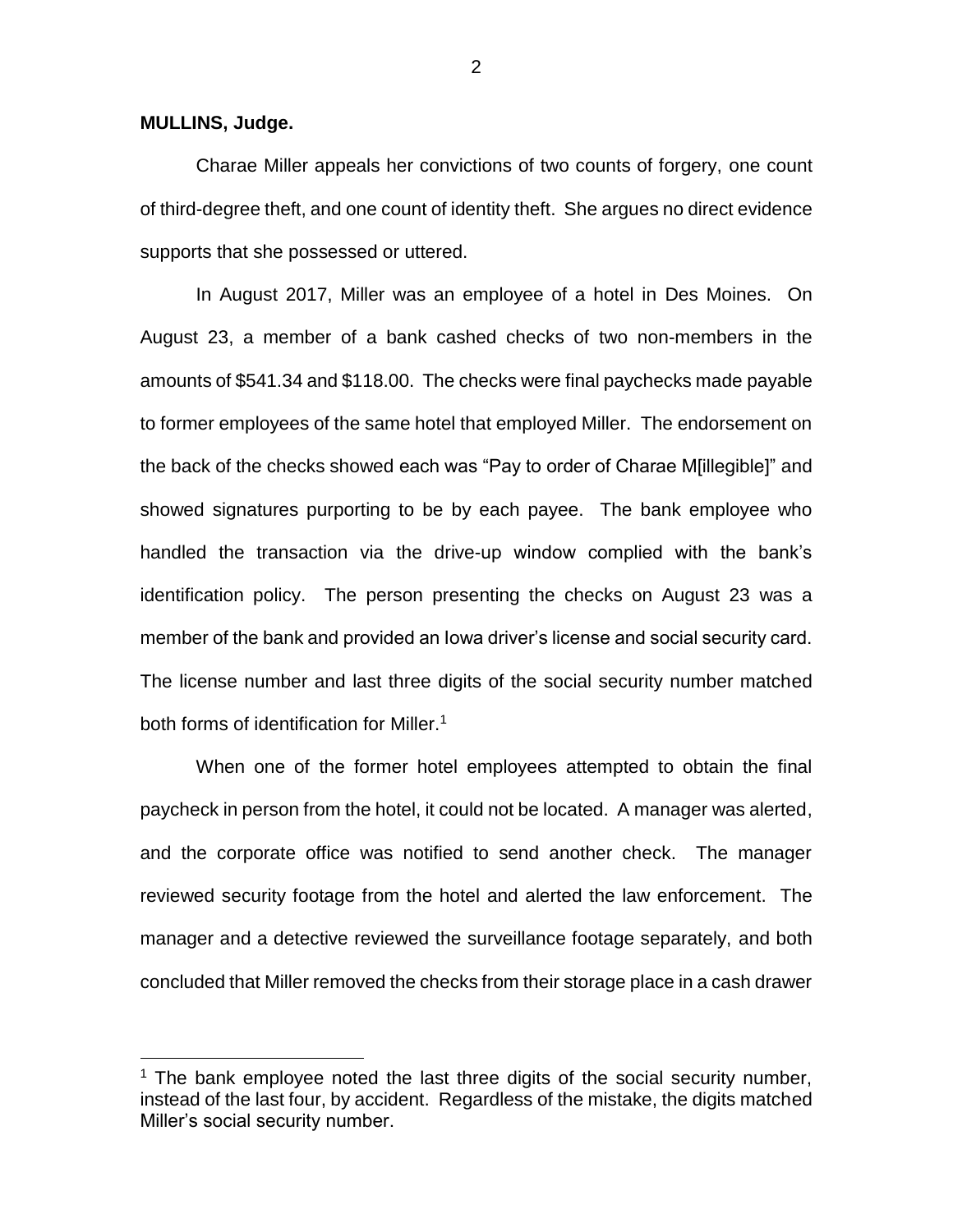and failed to put them back. Miller was charged with two counts of fraud, one count of third-degree theft, and one count of identity theft. A jury trial was held in October 2018. Miller was found guilty on all counts. Miller appeals, challenging the sufficiency of the evidence.

"Sufficiency of the evidence claims are reviewed for correction of errors at law." *State v. Lilly*, 930 N.W.2d 293, 298 (Iowa 2019). "We review the evidence in the light most favorable to the State, including legitimate inferences and presumptions that may fairly and reasonably be deduced from the evidence in the record." *State v. Webb*, 648 N.W.2d 72, 76 (Iowa 2002). We will uphold a verdict if supported by substantial evidence. *Lilly*, 930 N.W.2d at 298. "Evidence can be either circumstantial or direct, or both. Evidence is substantial if a reasonable trier of fact would be convinced that the defendant is guilty beyond a reasonable doubt." *Id.* (internal citation omitted). "Evidence which merely raises suspicion, speculation, or conjecture is insufficient." *State v. Casady*, 491 N.W.2d 782, 787 (Iowa 1992).

On appeal, Miller argues generally that the State relied entirely on circumstantial evidence, which she alleges cannot support a conviction, specifically targeting the possession and uttering elements. She attacks only one short portion of testimony from the manager of the hotel. During trial, the manager testified that several people had access to the cash drawer where the checks were stored. Miller argues the open access to the drawer combined with the lack of direct evidence on the identity of the person who possessed and uttered the checks should not have led to her conviction.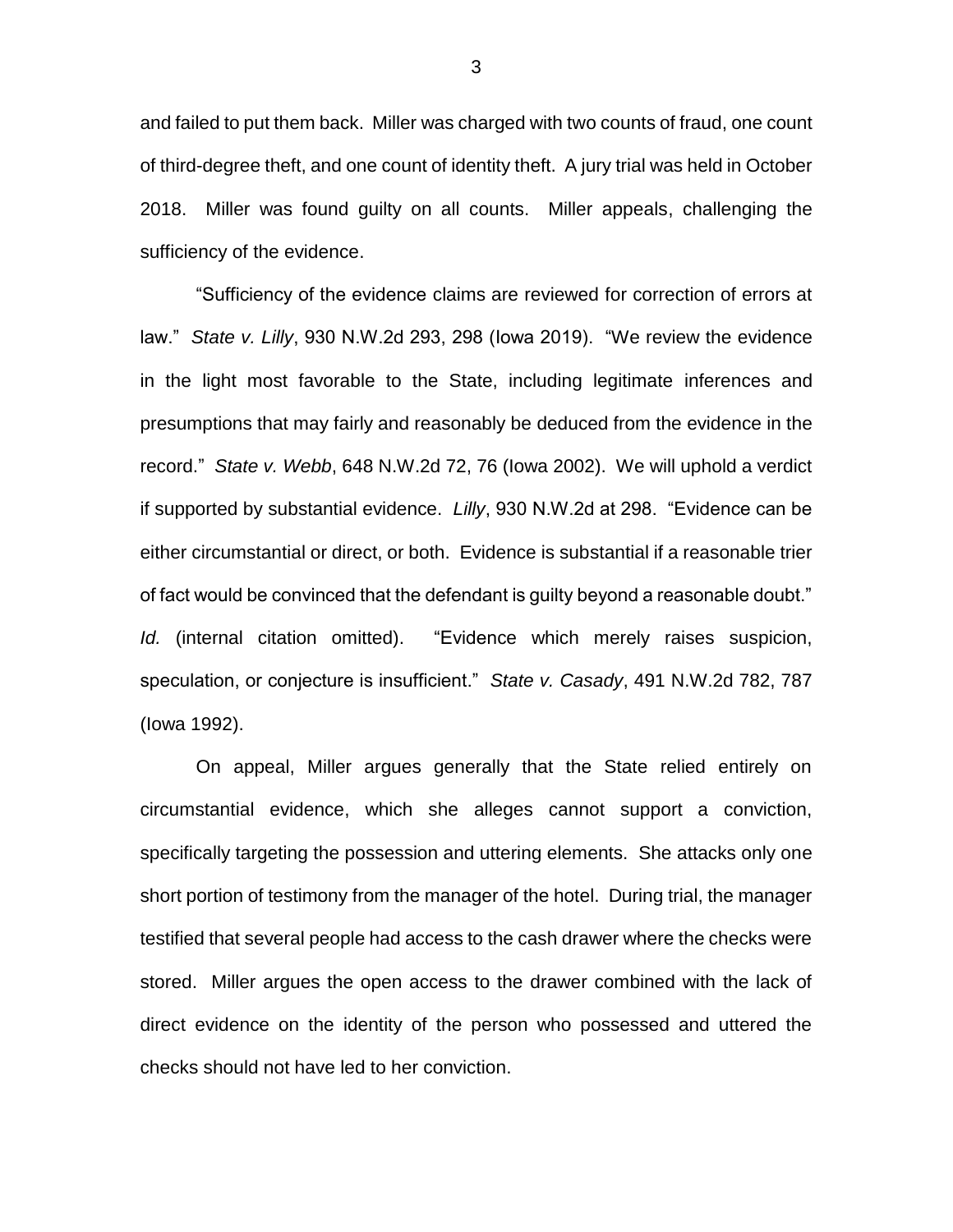The State argues sufficient evidence was presented for conviction on all counts and asks this court to consider only the arguments Miller raised regarding the possession and uttering elements of forgery, arguing Miller waived the theft and identity offenses.

We address the State's waiver argument first. The State relies on Iowa Rule of Appellate Procedure 6.903(2)(g)(3), stating an appellant's brief must contain an argument section with "the appellant's contentions and the reasons for them with citations to the authorities relied on and references to the pertinent parts of the record in accordance with rule 6.904(4). Failure to cite authority in support of an issue may be deemed waiver of that issue." We agree with the State that Miller targets only the possession and uttering elements of the crimes in her brief and argues that only circumstantial evidence was presented. Accordingly, because only the possession and uttering elements have been briefed in compliance with rule  $6.903(2)(g)(3)$ , we only address those elements.

Miller was convicted of two counts of forgery and one count of theft in the third degree. All three charges required the jury to find Miller was the person who uttered the checks in question. The jury was instructed "a person utters a writing when he offers it to another and represents it is genuine."

The evidence presented at trial included surveillance footage showing Miller removing items the same size, color, and shape as the checks from the cash drawer. Testimony from both the hotel manager and detective verified the contents of the surveillance footage including the identity of Miller, the location of the cash drawer, and the placement of the paychecks in the drawer. The bank teller who assisted Miller in the drive-up lane also testified she was the teller who cashed the